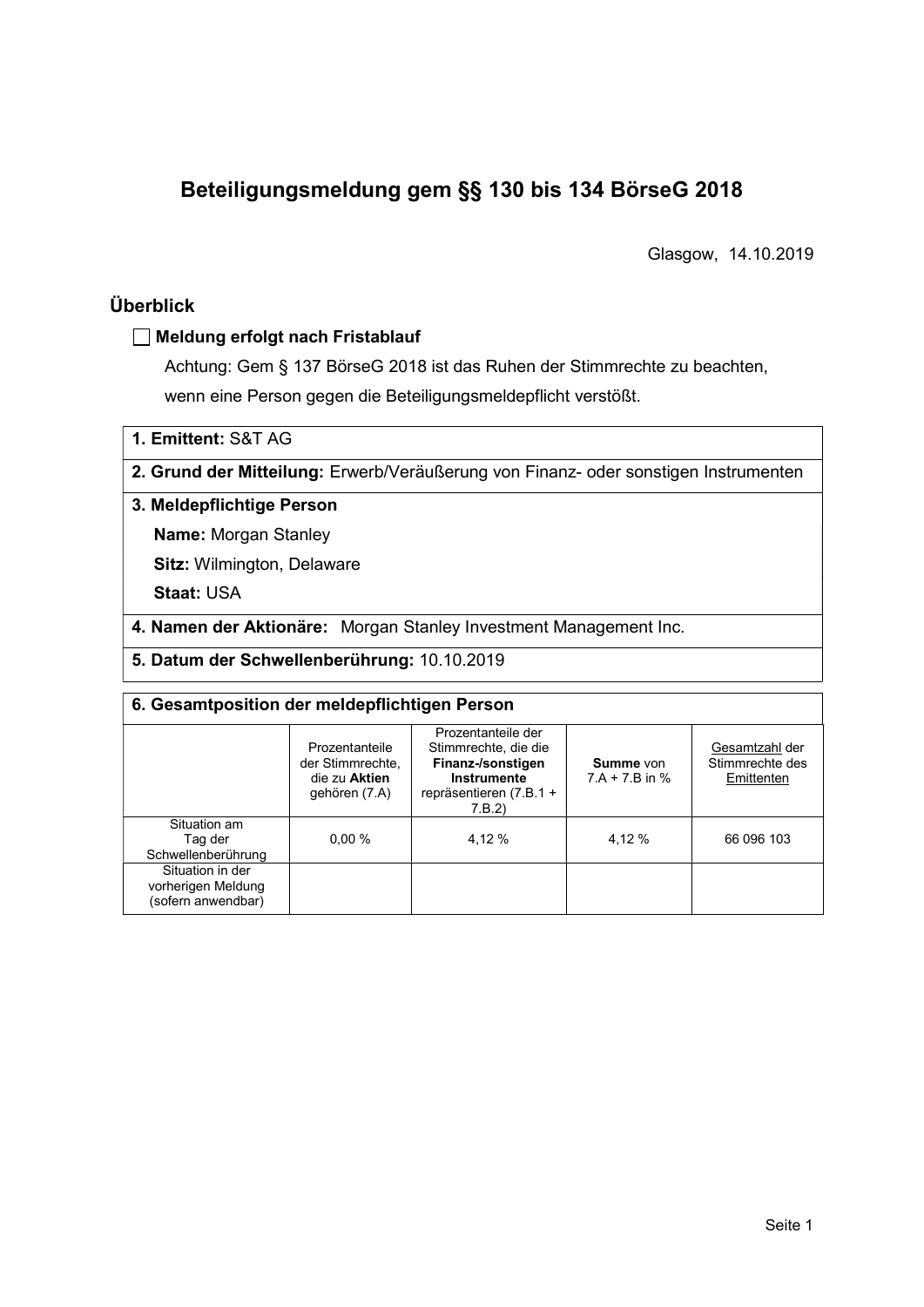# Details

 $\Gamma$ 

## 7. Details über die gehaltenen Instrumente am Tag der Berührung der Schwelle:

| A: Stimmrechte, die zu Aktien gehören |                                           |                                         |                                              |                                         |  |  |  |  |
|---------------------------------------|-------------------------------------------|-----------------------------------------|----------------------------------------------|-----------------------------------------|--|--|--|--|
| <b>ISIN der Aktien</b>                |                                           | Anzahl der Stimmrechte                  | Prozentanteil der Stimmrechte                |                                         |  |  |  |  |
|                                       | <b>Direkt</b><br>$(S$ 130 BörseG<br>2018) | Indirekt<br>$(S$ 133 Börse $G$<br>2018) | <b>Direkt</b><br>$(S$ 130 Börse $G$<br>2018) | Indirekt<br>$(S$ 133 Börse $G$<br>2018) |  |  |  |  |
| AT0000A0E9W5                          |                                           | 337                                     |                                              | 0.00%                                   |  |  |  |  |
| Subsumme A                            | 337                                       |                                         |                                              | 0.00%                                   |  |  |  |  |

| B 1: Finanzinstrumente / sonstige Instrumente gem § 131 Abs 1 Z 1 BörseG 2018 |              |                |                                                         |                                  |  |  |
|-------------------------------------------------------------------------------|--------------|----------------|---------------------------------------------------------|----------------------------------|--|--|
| Art des Instruments                                                           | Verfalldatum | Ausübungsfrist | Anzahl der Stimmrechte<br>die erworben werden<br>können | Prozentanteil der<br>Stimmrechte |  |  |
| Right of recall over<br>securities lending<br>agreements                      | 2 405 471    | 3.64%          |                                                         |                                  |  |  |
|                                                                               |              | Subsumme B.1   | 2 405 471                                               | 3.64%                            |  |  |

| B 2: Finanzinstrumente / sonstige Instrumente gem § 131 Abs 1 Z 2 BörseG 2018                                                                                      |            |             |              |         |       |  |
|--------------------------------------------------------------------------------------------------------------------------------------------------------------------|------------|-------------|--------------|---------|-------|--|
| Physisches oder<br>Art des<br>Anzahl der<br>Prozentanteil<br>Ausübungsfrist<br>Verfalldatum<br>Cash Settlement<br>Stimmrechte<br>Instruments<br>der<br>Stimmrechte |            |             |              |         |       |  |
| <b>Equity Swap</b>                                                                                                                                                 | 06.09.2021 | at any time | Cash         | 318 971 | 0.48% |  |
|                                                                                                                                                                    |            |             | Subsumme B.2 | 318 971 | 0.48% |  |

 $\overline{\phantom{a}}$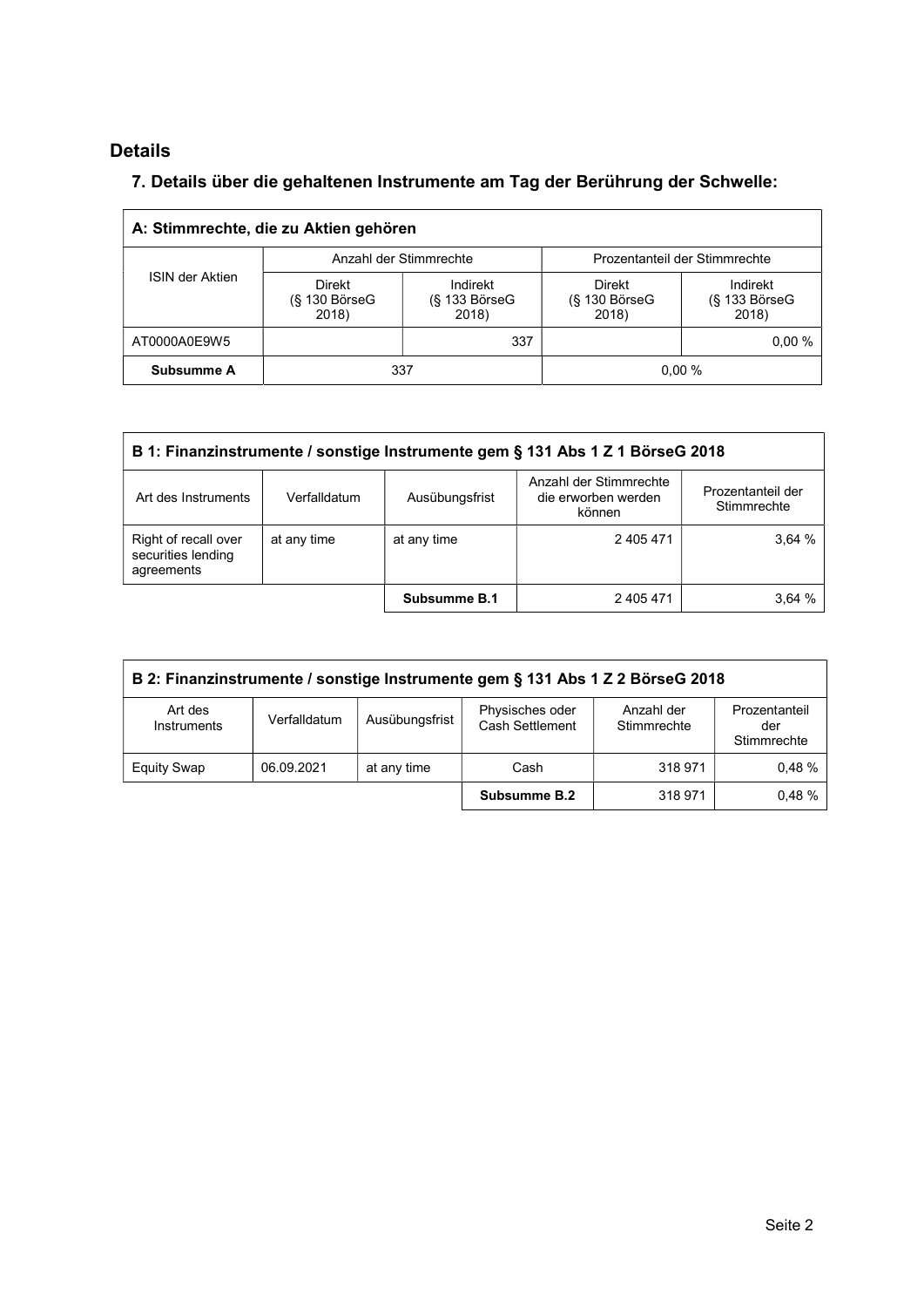## 8. Information in Bezug auf die meldepflichtige Person:

 Die meldepflichtige Person (Punkt 3) wird nicht von einer natürlichen/juristischen Person kontrolliert und kontrolliert auch keine andere Person, die direkt oder indirekt Instrumente am Emittenten hält.

 $\boxtimes$  Volle Kette der kontrollierten Unternehmen, über die die Stimmrechte und/oder Finanz-/sonstigen Instrumente gehalten werden, beginnend mit der obersten kontrollierenden natürlichen oder juristischen Person:

| <b>Ziffer</b>  | <b>Name</b>                                             | Direkt kontrolliert<br>durch Ziffer | Direkt gehaltene<br>Stimmrechte in<br>Aktien $(\%)$ | Direkt gehaltene<br>Finanz-<br>/sonstige<br>Instrumente $(\%)$ | <b>Total</b> von beiden<br>(% ) |
|----------------|---------------------------------------------------------|-------------------------------------|-----------------------------------------------------|----------------------------------------------------------------|---------------------------------|
|                | Morgan Stanley                                          |                                     |                                                     |                                                                |                                 |
| 2              | Morgan Stanley<br>Capital<br>Management,<br>LLC.        |                                     |                                                     |                                                                |                                 |
| 3              | Morgan Stanley<br>Domestic<br>Holdings, Inc.            | 2                                   |                                                     |                                                                |                                 |
| $\overline{4}$ | Morgan Stanley<br>& Co. LLC                             | 3                                   | 0.00%                                               | 3,64 %                                                         | 3,64 %                          |
| 5              | Morgan Stanley<br>Investment<br>Management<br>Inc.      | $\overline{2}$                      | 0.00%                                               | 0.00%                                                          | 0.00%                           |
| 6              | Morgan Stanley<br><b>Capital Services</b><br><b>LLC</b> | 3                                   | 0,00%                                               | 0.48%                                                          | 0.48 %                          |
|                |                                                         |                                     |                                                     |                                                                |                                 |

### 9. Im Falle von Stimmrechtsvollmacht

Datum der Hauptversammlung: -

Stimmrechtsanteil nach der Hauptversammlung: - entspricht - Stimmrechten

### 10. Sonstige Kommentare:

-

Glasgow am 14.10.2019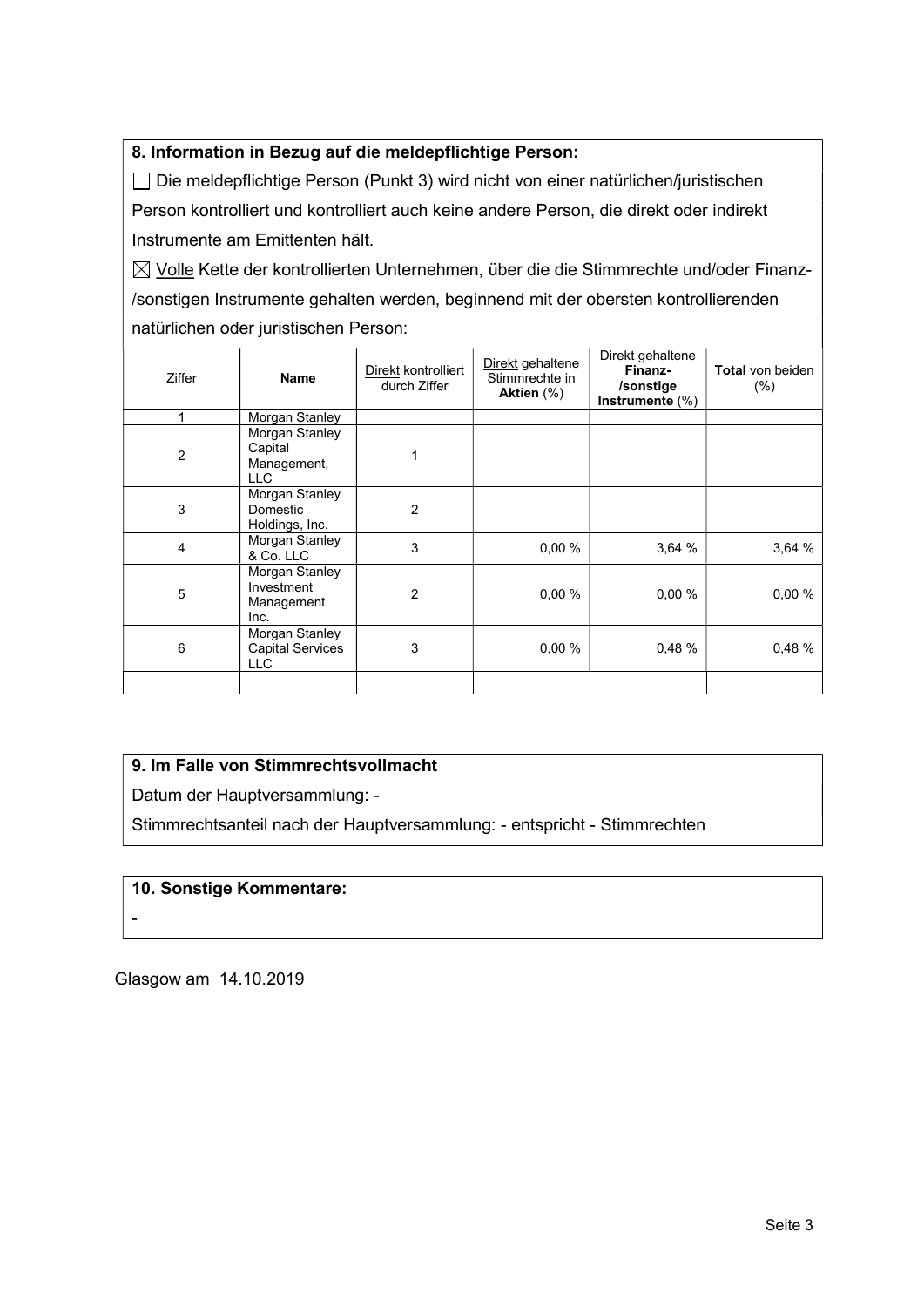# Major holdings notification pursuant to Sec. 130 to 134 BörseG 2018

Glasgow, 14.10.2019

## **Overview**

### $\Box$  Notification made after deadline

Caution: In case of violations of major holdings notification rules, please pay attention to Section 137 BörseG 2018 (Suspension of voting rights)

- 1. Issuer: S&T AG
- 2. Reason for the notification: Acquisition or disposal of financial/other instruments

### 3. Person subject to notification obligation

Name: Morgan Stanley

City: Wilmington, Delaware

Country: USA

4. Name of shareholder(s): Morgan Stanley Investment Management Inc.

5. Date on which the threshold was crossed or reached: 10.10.2019

#### 6. Total positions

|                                                                                | % of voting rights<br>attached to<br>shares $(7.A)$ | % of voting rights<br>through<br>financial/other<br>instruments $(7.B.1 +$<br>7.B.2) | <b>Total</b> of both in %<br>$(7.A + 7.B)$ | Total number of<br>voting rights of<br>issuer |
|--------------------------------------------------------------------------------|-----------------------------------------------------|--------------------------------------------------------------------------------------|--------------------------------------------|-----------------------------------------------|
| Resulting situation on the<br>date on which threshold<br>was crossed / reached | 0.00%                                               | 4.12 %                                                                               | 4.12 %                                     | 66 096 103                                    |
| Position of previous<br>notification (if applicable)                           |                                                     |                                                                                      |                                            |                                               |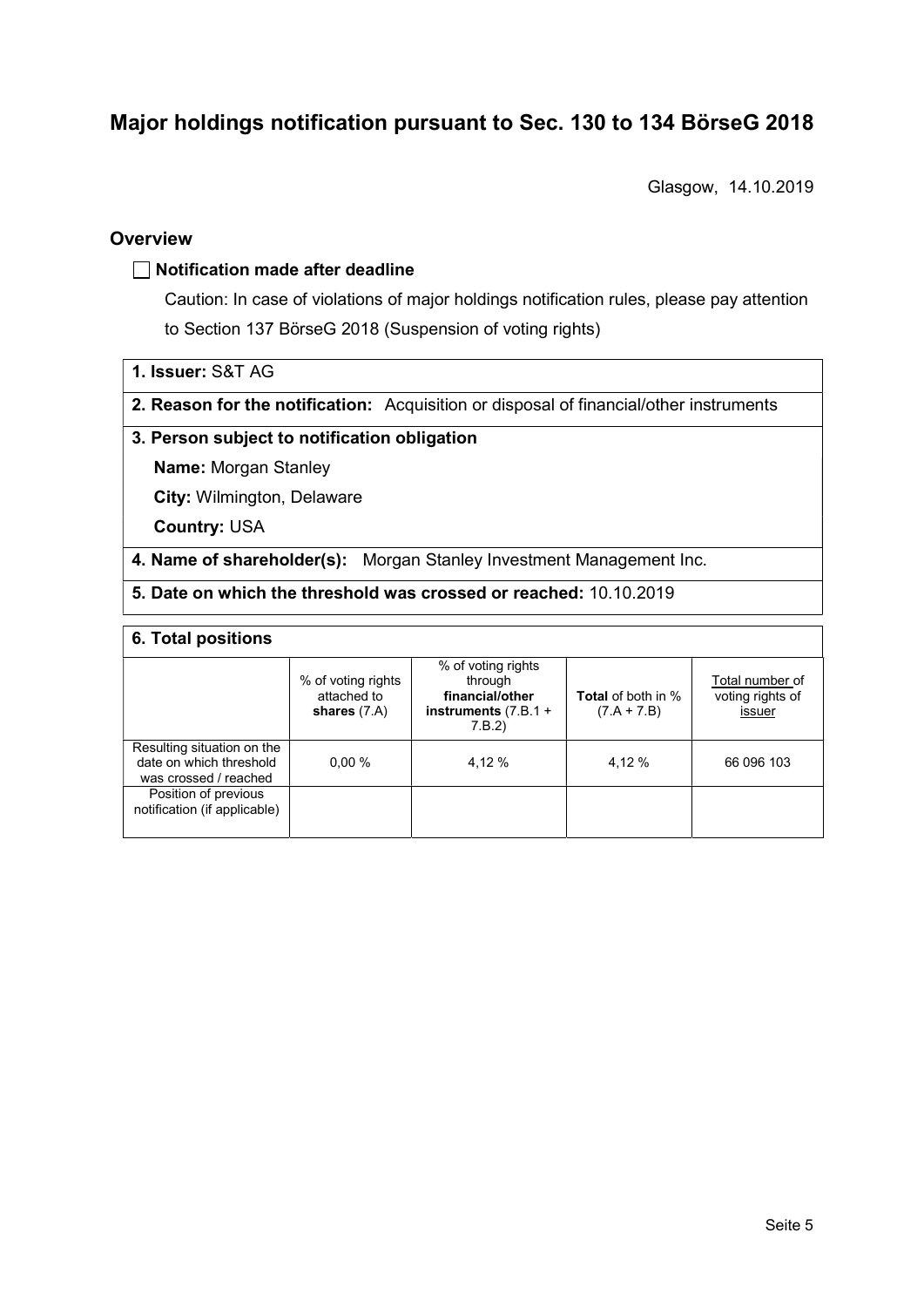# Details

## 7. Notified details of the resulting situation:

| A: Voting rights attached to shares |                                           |                                      |                                    |                                      |  |  |  |
|-------------------------------------|-------------------------------------------|--------------------------------------|------------------------------------|--------------------------------------|--|--|--|
|                                     | Number of voting rights                   |                                      | % of voting rights                 |                                      |  |  |  |
| <b>ISIN Code</b>                    | <b>Direct</b><br>(Sec 130 BörseG<br>2018) | Indirect<br>(Sec 133 BörseG<br>2018) | Direct<br>(Sec 130 BörseG<br>2018) | Indirect<br>(Sec 133 BörseG<br>2018) |  |  |  |
| AT0000A0E9W5                        |                                           | 337                                  |                                    | 0.00%                                |  |  |  |
| <b>SUBTOTAL A</b>                   |                                           | 337                                  |                                    | 0.00%                                |  |  |  |

| B 1: Financial / Other Instruments pursuant to Sec. 131 para. 1 No. 1 BörseG 2018 |                        |                     |                                                                                      |                    |  |  |  |
|-----------------------------------------------------------------------------------|------------------------|---------------------|--------------------------------------------------------------------------------------|--------------------|--|--|--|
| Type of instrument                                                                | <b>Expiration Date</b> | Exercise Period     | Number of voting<br>rights that may be<br>acquired if the<br>instrument is exercised | % of voting rights |  |  |  |
| Right of recall over<br>securities lending<br>agreements                          | at any time            | at any time         | 2 405 471                                                                            | 3,64%              |  |  |  |
|                                                                                   |                        | <b>SUBTOTAL B.1</b> | 2 405 471                                                                            | 3.64%              |  |  |  |

| B 2: Financial / Other Instruments pursuant to Sec. 131 para. 1 No. 2 BörseG 2018                                                                      |            |             |                     |         |       |  |  |
|--------------------------------------------------------------------------------------------------------------------------------------------------------|------------|-------------|---------------------|---------|-------|--|--|
| Exercise<br>Physical /<br>Number of<br>% of voting<br>Expiration<br>Type of instrument<br>Cash Settlement<br>rights<br>voting rights<br>Period<br>Date |            |             |                     |         |       |  |  |
| <b>Equity Swap</b>                                                                                                                                     | 06.09.2021 | at any time | Cash                | 318 971 | 0.48% |  |  |
|                                                                                                                                                        |            |             | <b>SUBTOTAL B.2</b> | 318 971 | 0.48% |  |  |